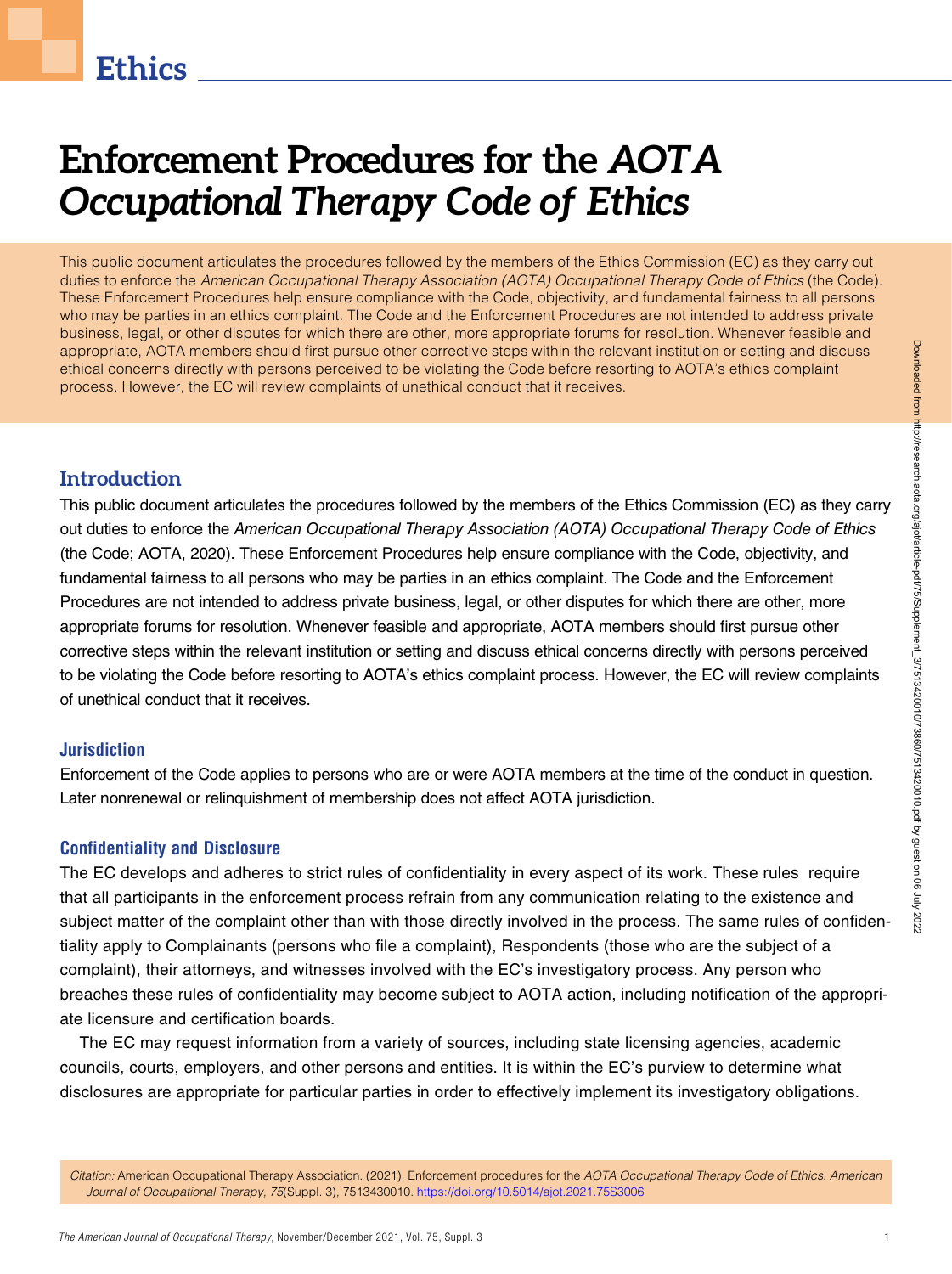# **Ethics**

#### Conflict of Interest

EC members adhere to AOTA's conflict of interest policy (see Appendix A). If a conflict of interest is determined to exist, members will recuse themselves in accordance with AOTA's policies and procedures.

# Enforcement Process

## Step 1: Filing a Complaint

A complaint is a report of an alleged violation of the Code against a member of AOTA, filed in accordance with AOTA procedures as described in this document.

#### 1.1 Complaints

Complaints stating an alleged violation of the Code may originate from any individual, group, or entity within or outside the Association. The EC itself may initiate a complaint ("self-initiated complaint") based on information from any internal or external source indicating that a person subject to its jurisdiction may have committed acts that violate the Code.

#### 1.2 How to File a Complaint

1.2.1 All complaints must be submitted to the Ethics Office at AOTA using the Formal Statement of Complaint Form (available on the AOTA website and from the Ethics Office). Complainants must complete the form in its entirety, including the following elements:

- 1. Complainant's full name and contact information (anonymous submissions will not be accepted)
- 2. Respondent's full name and contact information when available
- 3. Alleged violations of Standards of Conduct from the Code
- 4. Signature or e-signature
- 5. Supporting documentation.

## 1.3 When a Complaint Is Received

**1.3.1** The AOTA Ethics Office staff<sup>1</sup> will review the complaint to ensure that it is complete and then review it to determine the following:

- 1. Does the complaint contain the full name and contact information, when available, of the Complainant and Respondent?
- 2. Did the Complainant include the Code of Ethics Standard(s) that they allege the Respondent violated?
- 3. Does the complaint contain evidence of a violation of the Code?
- 4. If the complaint is incomplete, then it shall not be considered by the EC. The Ethics Office will notify the Complainant upon receipt of a complaint that is deemed incomplete.

## Step 2: Ethics Commission Review, Investigation, and Decision

#### 2.1 Regular Complaint Process

2.1.1 Within 60 calendar days of receipt of a complaint, the EC shall review the complaint to determine whether it warrants further discussion and investigation.

#### 2.2 Review

2.2.1 The AOTA Ethics Office staff will add the complaint to the EC meeting agenda and provide the complaint and case materials to all members of the EC for review prior to the meeting in which it will be considered.

<sup>&</sup>lt;sup>1</sup>Unless otherwise specified, "AOTA Ethics Office staff" refers to one or more Ethics Office staff members.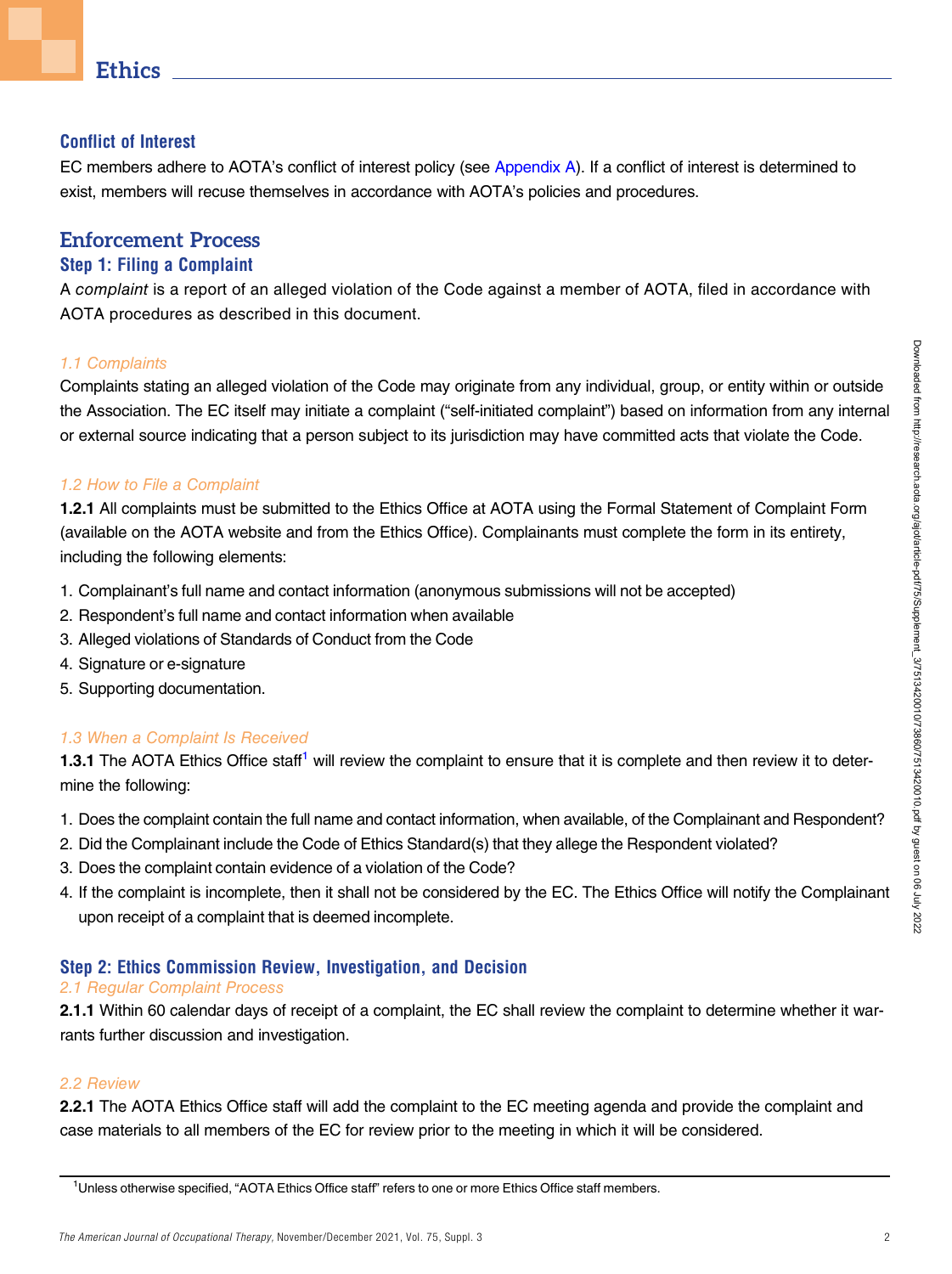2.2.2 At the EC meeting, the AOTA Ethics Office staff person will introduce each complaint by means of a brief summary of case materials received.

2.2.3 On the basis of their review of case materials, if any one member of the EC determines that there is reason to believe the Respondent violated the Code, a member of the EC can move to open the case for discussion. Once a motion is made for discussion, the case will be considered "open."

2.2.4 If, upon review of the case, the EC determines that the reported conduct does not rise to the level of an ethics violation, a member of the EC can move to dismiss the complaint. The voting members of the EC will then vote on the motion. A majority vote is required for dismissal.

#### 2.3 Dismissal of Complaints

The EC may dismiss a complaint at any time for any of the following reasons:

2.3.1 Jurisdiction—The EC determines that it has no jurisdiction over the Respondent (e.g., because the person is not or was not an Association member at the time of the alleged incident or has never been a member).

2.3.2 No Ethics Violation—The EC finds that the complaint, even if proven, does not state a basis for action under the Code (e.g., a simple complaint that someone was unpleasant or rude on a single occasion).

2.3.3 Insufficient Evidence—The EC determines that there is insufficient factual evidence available to support a finding of an ethics violation.

## 2.4 Investigation

2.4.1 If, upon review of the case, the EC determines that the complaint is not sufficiently thorough in identifying a Code violation, the EC can initiate an investigation before making a determination.

2.4.2 If an investigation is deemed warranted, the EC Chairperson shall do the following within thirty (30) calendar days:

- 1. Appoint the AOTA Ethics Office staff as the Investigator to investigate the complaint.
- 2. Instruct the AOTA Ethics Office to notify the Respondent by secure delivery (digital and/or courier) with delivery confirmation that a complaint has been received and an investigation is being conducted. A copy of the complaint and supporting documentation shall be enclosed with this notification.
- 3. Ask the AOTA Ethics Office to notify the Complainant by secure delivery (digital and/or courier) with delivery confirmation that the complaint is being investigated.

2.4.3 The Investigator will send questions or requests for information formulated by the EC to be answered by the Complainant and/or the Respondent.

2.4.4 The Respondent and Complainant shall have thirty (30) calendar days from receipt of the notice of the investigation to respond to any EC questions or requests; they will respond in writing to the Investigator.

2.4.5 Failure of the Respondent to participate in and/or cooperate with the investigative process of the EC shall not prevent continuation of the ethics enforcement process, and this behavior itself may constitute a violation of the Code. 2.4.6 The Investigator, in consultation with the EC, may obtain evidence directly from third parties without permission from the Complainant or Respondent.

## 2.5 Investigation Timeline

2.5.1 The investigation will be completed within ninety (90) calendar days of the date the Respondent or their designee receives notification that an investigation is being conducted, unless the EC determines that special circumstances warrant additional time for the investigation. All timelines noted herein can be extended for good cause at the discretion of the EC, including the EC's schedule and additional requests of the Respondent. The Investigator shall notify the Respondent and the Complainant in writing if a delay occurs or if the investigative process requires more time.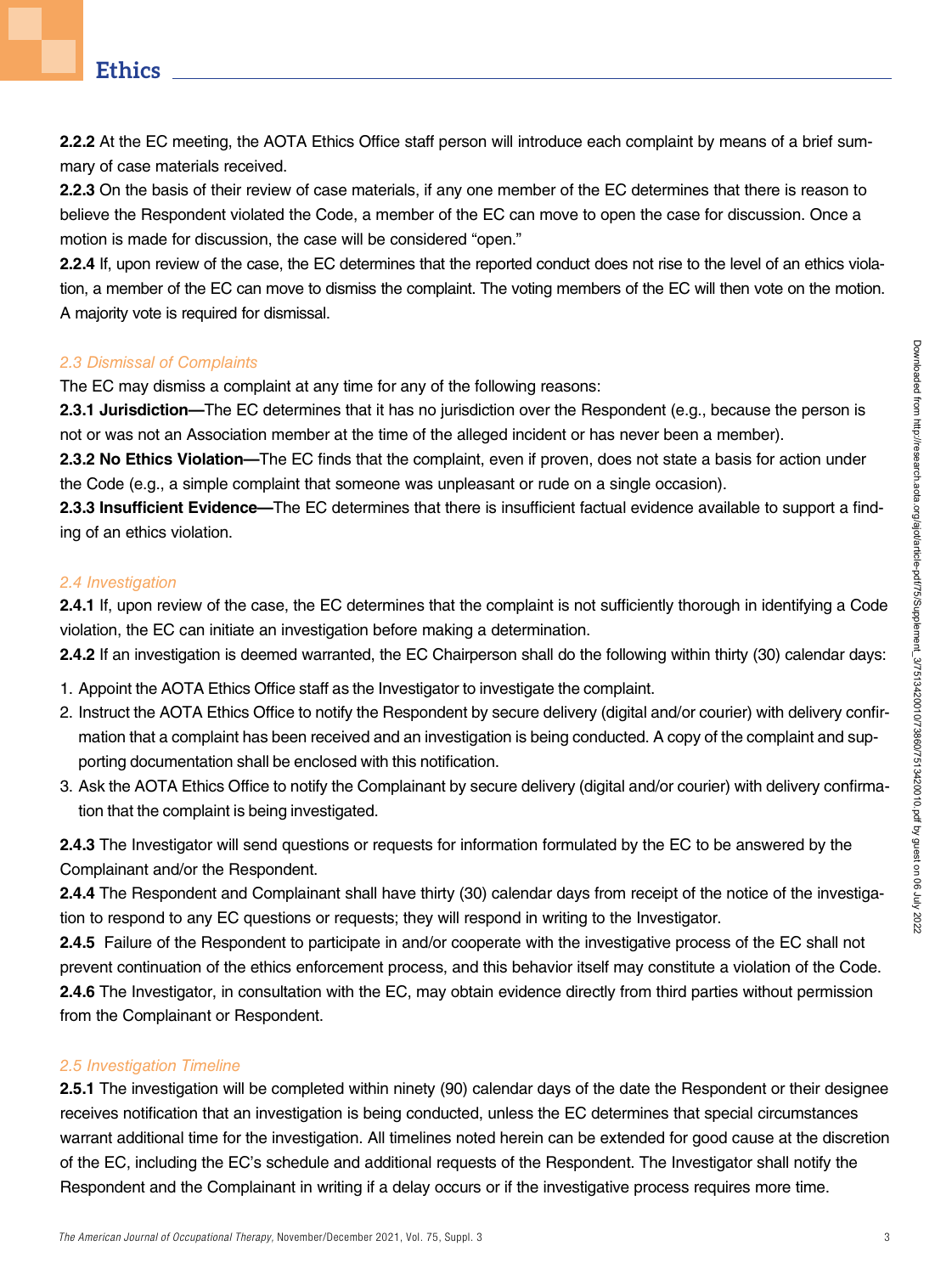#### 2.6 AOTA EC Self-Initiated Complaint Process

2.6.1 The EC will review, using the process described in Section 2.2, any information received from internal or external sources that may warrant a complaint against an individual who is or was an Association member at the time of the alleged conduct.

2.6.2 The EC will consider the findings of fact or conclusions of another official body, such as a state regulatory board (SRB), the Occupational Therapy Advanced Certification Commission (OTACC), or the National Board for Certification in Occupational Therapy (NBCOT®). The EC will decide whether to act on the basis of the official body's findings or conclusions and open an EC self-initiated complaint. The EC will not initiate an investigation unless there is clear and convincing evidence that the official body's findings and conclusions are erroneous or unsupported by substantial evidence. On the basis of the information provided, the EC will determine whether the findings of the official body are also sufficient to demonstrate a violation of the Code and therefore warrant taking disciplinary action.

#### 2.7 Decision

2.7.1 Nondisciplinary Actions—The EC has a role in educating and quiding Association members toward appropriate professional conduct in all aspects of their diverse professional and volunteer roles. The EC may use the following options to do so:

- 1. Educative Letters: If the EC determines that the alleged conduct is not a violation of the Code, does not warrant any of the disciplinary actions set forth in Section 2.7.3, or is not completely in keeping with other standards of practice or professionalism, the EC may send a private letter to educate the Respondent and/or Complainant, if appropriate, about relevant standards of practice and/or appropriate professional behavior related to the complaint.
- 2. Advisory Opinions: The EC may issue general advisory opinions on ethical issues to inform and educate Association members. These opinions shall be disseminated to the membership via official publications of the Association.

2.7.2 Disciplinary Actions—If the EC determines that the Respondent has engaged in conduct that constitutes a violation of the Code, it may vote to impose sanctions, each of which may have related conditions or terms during the sanction, with the exception of permanent revocation.

2.7.3 Types of Disciplinary Action—Disciplinary actions may be private or publicly reported.

- 1. Private Disciplinary Actions
	- a. Reprimand: A formal expression of disapproval of conduct, communicated privately by letter from the EC Chairperson, that is nondisclosable and not communicated to another body (e.g., SRB, NBCOT). Reprimand is not publicly reported.
- 2. Publicly Reported Disciplinary Actions: When the EC imposes a public sanction, the EC will report the sanction and Standards of Conduct that were violated in Association official publications and to any appropriate persons or entities.
	- a. Censure: A formal expression of disapproval that is publicly reported with an end date specified.
	- b. Probation of Membership: Continued Association membership is conditional and may or may not include specific terms. Probation is publicly reported with an endpoint specified. Consideration will be given on a case-by-case basis for specific membership benefits, including but not limited to service on Association committees and other volunteer opportunities.
	- c. Suspension: Removal of Association membership and eligibility to obtain or renew membership during a specified period. Suspension is publicly reported with an endpoint specified.
	- d. Revocation: Permanent denial of Association membership. Revocation is publicly reported.

2.7.4 AOTA Roster of Fellows and Roster of Honor-The EC Chairperson shall provide written notification to the Association body responsible for awards and recognitions of the final publicly reported disciplinary action if the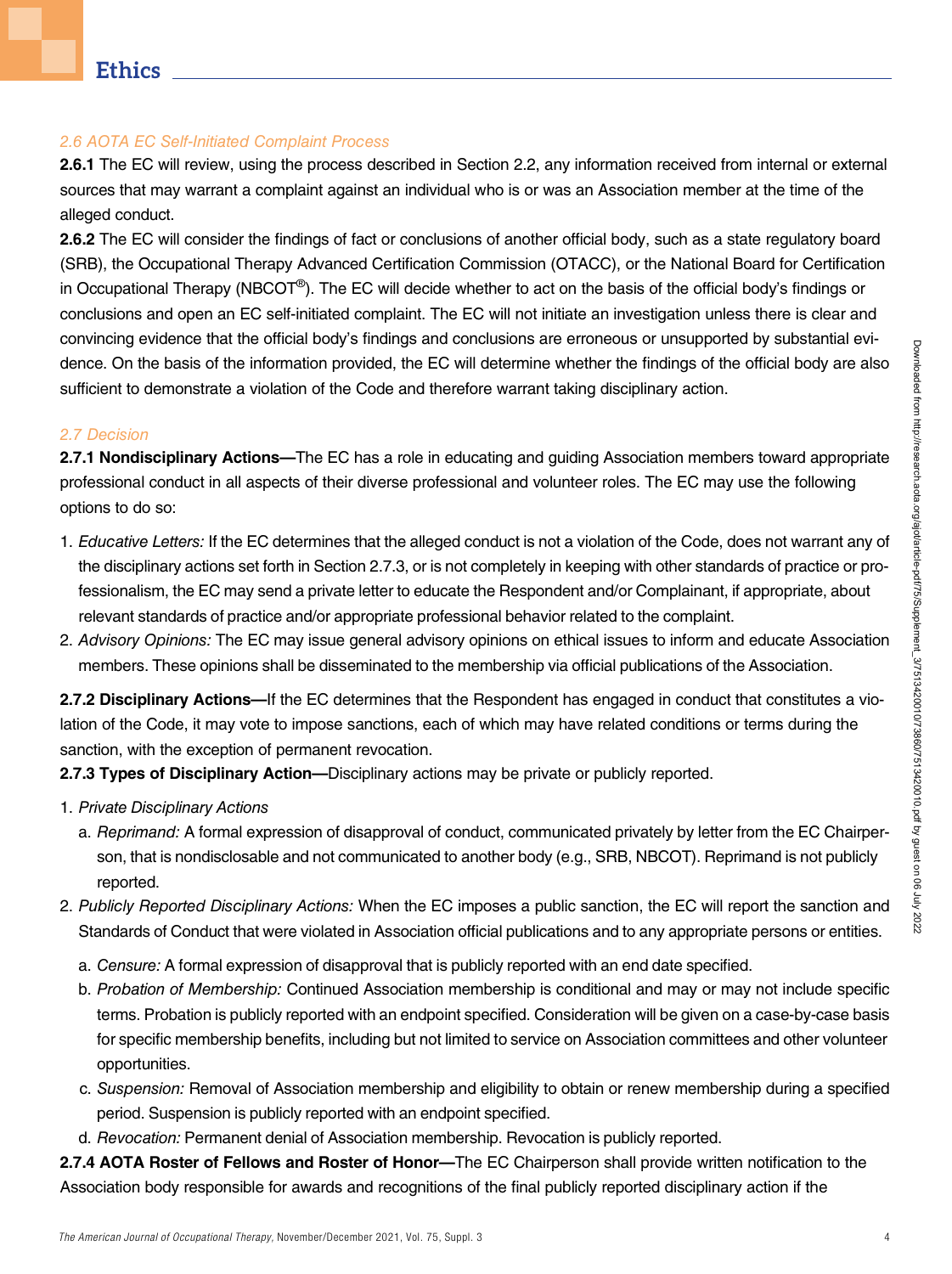Respondent is designated as a Fellow of the American Occupational Therapy Association (FAOTA) or Roster of Honor (ROH). The EC Chairperson shall direct the Association body responsible for awards and recognitions to remove the Respondent's FAOTA or ROH designation and revoke the right to use the designated credentials during the period of Probation or Suspension, or permanently in the case of Revocation.

2.7.5 AOTA Advanced Certification—The EC Chairperson shall provide written notification to OTACC of the final publicly reported disciplinary action in which an individual's membership has been Suspended or Revoked. 2.7.6 Fulfillment of Specified Terms—Except for Revocation, each of the sanctions may also subject the Respondent to the fulfillment of specified terms. Failure of the Respondent to meet such terms may result in additional disciplinary actions or sanctions. Specified terms may include, but are not limited to,

1. Remedial activity applicable to the violation, with proof of satisfactory completion by a specific date, and

2. Corrected behavior, which is expected to be maintained.

2.7.7 Notification of the Respondent—The EC shall notify the Respondent by secure delivery (digital and/or courier) with delivery confirmation of the EC decision and sanction. The notice shall describe in sufficient detail the conduct that constitutes a violation of the Code and indicate the sanction that is being imposed in accordance with these Enforcement Procedures. Correspondence with the Respondent will also indicate that public sanctions may have an impact on their ability to serve in Association volunteer leadership positions, whether elected or appointed, for a designated period.

# 2.8 Respondent's Response

2.8.1 Respondent's Response—Within thirty (30) calendar days of notification of the EC's decision and any sanction, the Respondent shall choose one of the following responses:

- 1. Accept the Decision: Accept the decision of the EC (as to both the Code violation and the sanction) and waive any right to an Appeal Panel hearing.
- 2. Request Mitigation or Reduction of Sanction: Accept the decision that they violated the Code but, within thirty (30) calendar days, submit a statement to the EC (with any supporting documentation) setting forth the reasons why the sanction should not be imposed or should be mitigated or reduced.
- 3. Request a Hearing: Advise the EC Chairperson in writing that they want to contest the EC's decision and sanction and request a hearing before the Appeal Panel.
- 4. Decide Not to Respond: Failure of the Respondent to take one of the above actions within the time specified will be deemed to constitute acceptance of the decision and sanction.

## 2.8.2 Action Following Respondent's Response

- 1. Acceptance: If the Respondent accepts the decision and sanction, the EC will notify all relevant parties and impose the sanction.
- 2. Request for Mitigation or Reduction of Sanction: If the Respondent submits a statement to the EC with reasons why a sanction should not be imposed or should be mitigated or reduced, the EC will consider the Respondent's statement at its next meeting. The EC will determine by majority vote whether to impose, dismiss, mitigate, or reduce the sanction.
- 3. Request for a Hearing: If the Respondent requests an Appeal Panel hearing, the AOTA Ethics Office staff will schedule it. Step 3 describes the Appeal Panel process.

# 2.9 Referral of Complaint

The EC may at any time refer a matter to NBCOT, the appropriate SRB, the Accreditation Council for Occupational Therapy Education, or other recognized authority for appropriate action. Even in the case of referral, the EC shall retain its authority to investigate the complaint. At the discretion of the EC, the following may occur: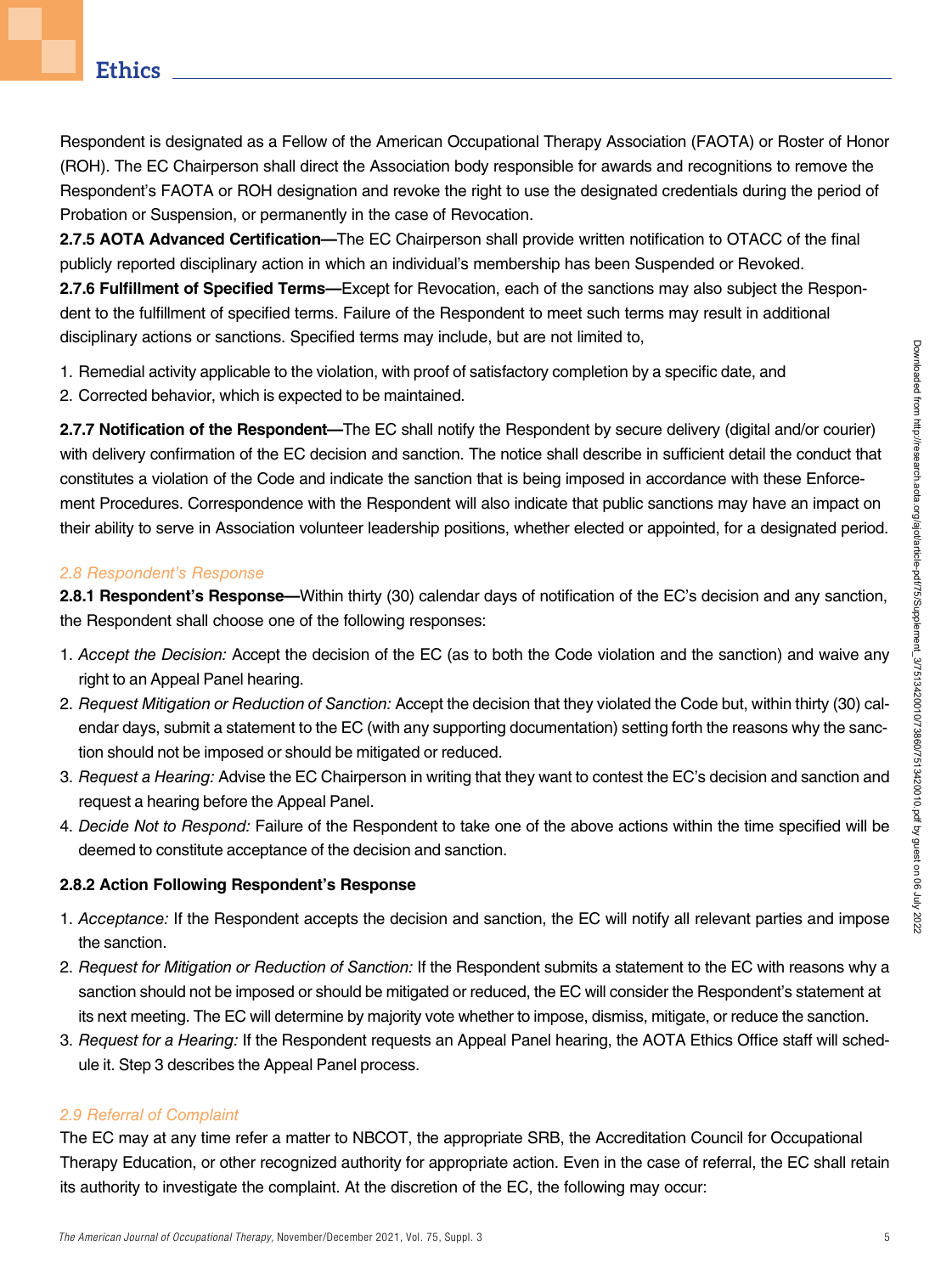2.9.1 EC action may be stayed for a reasonable period pending notification of a decision by that authority.

2.9.2 Stays of action will extend the time periods under these Enforcement Procedures.

2.9.3 A stay in conducting an investigation shall not constitute a waiver by the EC of jurisdiction over the matter.

2.9.4 The AOTA Ethics Office will send case materials to all parties and the EC members by secure delivery (digital and/or courier) with delivery confirmation.

# 2.10 Case Closure

Once the EC has completed all actions, imposed any sanctions, and notified all parties and the appeal process has concluded (if applicable), the EC will vote by majority to close the case.

# Step 3: Appeals Process

## 3.1 Purpose

The purpose of the Appeal Panel (the Panel) hearing is to provide the Respondent an opportunity to present evidence and witnesses to answer and refute the decision and/or sanction decided on by the EC and to permit the EC Chairperson or designee to present evidence and witnesses in support of the EC decision. The Panel is convened upon written request by the Respondent. The Panel shall consider the matters alleged in the complaint; the matters raised in defense; the EC decision; and other relevant facts, ethical principles, and federal or state law, if applicable. The Panel may question the parties concerned and determine ethical issues arising from the factual matters in the case, even if those specific ethical issues were not raised by the Complainant. The Panel may also choose to apply Principles or other language from the Code not originally identified by the EC. The Panel may affirm the decision of the EC, reverse or modify it, or remand it to the EC for review if its written procedures were not followed.

3.1.1 The parties in the appeals process are the Respondent and the EC Chairperson.

## 3.2 Appeals

An appeal shall be written, signed by the Respondent, and sent by secure delivery (digital and/or courier) with delivery confirmation to the Association's Executive Director, in care of the AOTA Ethics Office. The grounds for the appeal shall be fully explained by the Respondent in this written document.

# 3.3 Grounds for Appeal

Appeals shall generally address only the issues, procedures, or sanctions that are part of the record before the Panel. However, in the interest of fairness, the Panel may consider newly available evidence that is directly related to the original complaint.

## 3.4 Criteria for Selection of the Appeal Panel

The three (3) members of the Panel (an AOTA Board member, an OT practitioner, and a public member) are selected from a pool of qualified candidates who meet the following criteria:

3.4.1 No conflicts of interest may exist among the Panel members, the Complainant, and the Respondent (refer to Association Policy A.13—Conflict of Interest, provided in Appendix A, for guidance).

3.4.2 No individual may serve on the Panel who is currently a member of the EC.

3.4.3 No individual may serve on the Panel who has previously been the subject of an ethics complaint that resulted in a public EC disciplinary sanction.

3.4.4 At least two (2) Panel members must have experience in ethical analysis and decision-making processes (e.g., degree, certification, or training in ethics).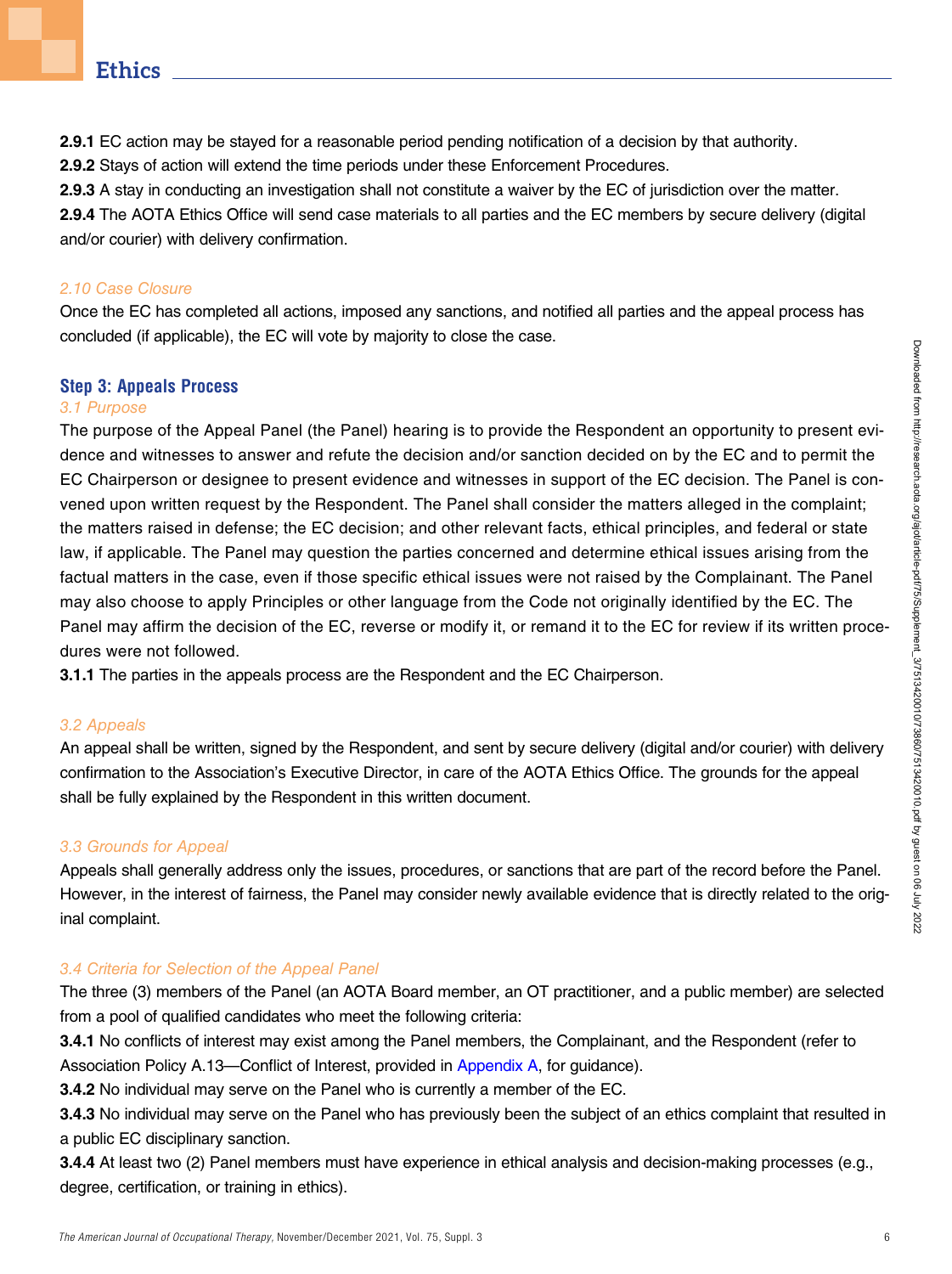**3.4.5** Former EC members who have been off the EC for at least three (3) years may be Panel members. 3.4.6 The Ethics Office will maintain a pool of qualified candidates of no fewer than six (6) persons.

# 3.5 Members of the Appeal Panel

The three (3) members of the Panel shall be appointed as follows:

3.5.1 The Board member shall be appointed by the Board President. In the event a replacement is needed or a conflict of interest exists, the Board President shall appoint another Board member. If the entire Board has a conflict of interest, the Procedure for the Appeal Panel to Hear an Appeal Involving a Member of the Board of Directors, provided in Appendix B, shall be followed. The President and President-Elect of the Board shall not serve on the Panel.

3.5.2 Two Panel members will be selected by the Board President from a pool of qualified candidates who meet the criteria outlined in Section 3.4.

3.5.3 The Panel Chairperson will be selected by its members from among themselves.

## 3.6 Appeal Process

Participants in the appeal process shall be limited to the Respondent and legal counsel (if so desired), the EC Chairperson, the Association legal counsel, and others approved in advance by the Panel as necessary to the proceedings. The AOTA Ethics Office shall initiate the appeal process as follows:

# 3.6.1 Notification of Parties

- 1. The AOTA Ethics Office shall notify the EC Chairperson immediately upon receipt of a formal written appeal.
- 2. The Panel members shall be appointed within fifteen (15) calendar days of receipt of a formal written appeal.
- 3. The AOTA Ethics Office shall forward the Respondent's letter of appeal and supporting documentation to the Panel members within fifteen (15) calendar days of receipt.
- 4. The AOTA Ethics Office shall schedule the hearing date in coordination with the Panel Chairperson.
- 5. Within thirty (30) calendar days after receipt of the appeal, the AOTA Ethics Office shall give the parties notice of the hearing. The hearing date will be scheduled no less than forty-five (45) calendar days after official notice of the hearing is provided.
- 6. The AOTA Ethics Office will send notice of the hearing and any related documentation including case materials to all parties by secure delivery (digital and/or courier) with delivery confirmation.

# 3.7 Hearing Witnesses, Materials, and Evidence

Within thirty (30) calendar days of notification of the hearing, the Respondent shall submit to the Panel a written response to the decision and sanction, including a detailed statement as to the reasons that he or she is appealing the decision and a list of potential witnesses (if any) and the subject matter they will address.

3.7.1 The EC Chairperson may submit a list of potential witnesses (if any) to the Panel.

3.7.2 In reviewing the appeal, the Panel will use only the information that the EC had available to make their decision. No new evidence shall be considered.

3.7.3 The hearing will be held virtually. Any requests for assistive technology necessary for accessibility shall be made in writing at least twenty-one (21) calendar days before the hearing.

3.7.4 The Panel Chairperson may limit the participation of witnesses to curtail repetitive testimony or prescribe other reasonable arrangements or limitations.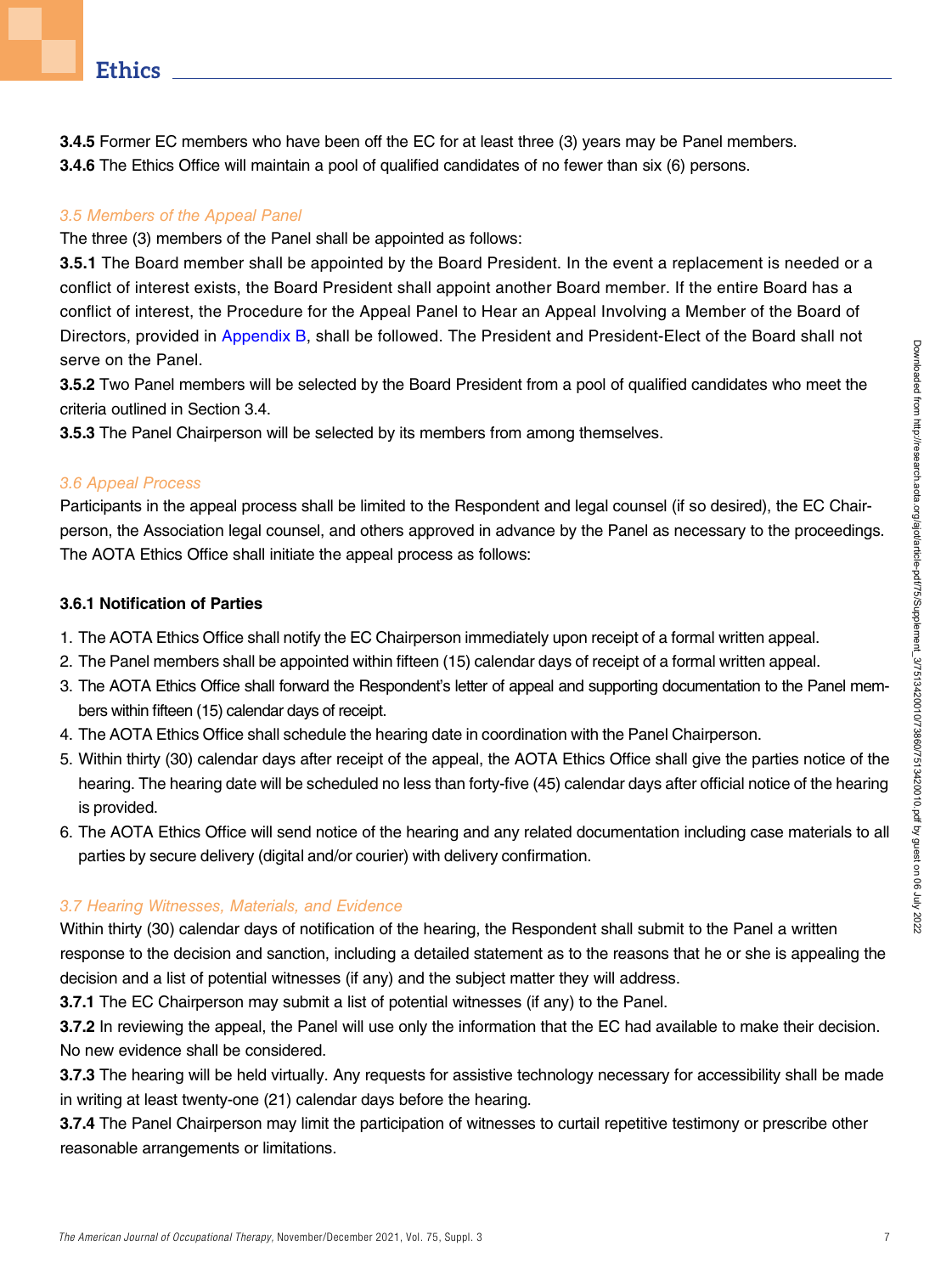#### 3.8 Counsel

#### 3.8.1 Actions

- 1. The Respondent may be represented by legal counsel at their own expense.
- 2. Association legal counsel shall advise and represent the Association at the hearing.
- 3. Association legal counsel may also advise the Panel regarding procedural matters to ensure fairness to all parties.
- 4. All parties and the Association legal counsel shall have the opportunity to question witnesses.

#### 3.9 Hearing

3.9.1 The Panel Chairperson shall conduct the hearing.

3.9.2 Each participant in the hearing shall be identified for the record, and the Panel Chairperson shall describe the procedures for the hearing. An oral affirmation of truthfulness will be requested from each participant who gives testimony in the hearing.

3.9.3 The Panel Chairperson shall allow questions.

3.9.4 The EC Chairperson shall present the ethics complaint, a summary of the evidence resulting from the investigation, the EC decision, and proposed disciplinary sanctions against the Respondent.

3.9.5 The Respondent may present a defense refuting the decision and sanction after the EC presents its case.

3.9.6 Each party and/or their legal counsel shall have the opportunity to call witnesses, to present testimony, and to question witnesses, including the EC Chairperson or their designee. The Panel Chairperson shall be entitled to provide reasonable limits on the extent of witnesses' testimony or any questioning, to curtail repetitive testimony, or to prescribe other reasonable arrangements or limitations.

**3.9.7** The Panel Chairperson may recess the hearing at any time.

**3.9.8** The Panel Chairperson shall call for final statements from each party before concluding the hearing.

#### 3.10 Decision

3.10.1 The decision of the Panel shall be by majority vote.

3.10.2 The Panel shall have the power to (a) affirm the decision, (b) modify the decision, or (c) reverse the decision of the EC.

3.10.3 Within fifteen (15) calendar days after receipt of the letter of appeal if no hearing was granted, or within thirty (30) calendar days after the hearing concludes, the Panel shall notify the Association Executive Director of its decision in writing, with rationale. Within seven (7) calendar days, the Executive Director shall notify the Respondent, the original Complainant, the EC Chairperson, appropriate Association bodies, and any other parties deemed appropriate (e.g., SRB, NBCOT) of the decision. For Association purposes, the decision of the Panel shall be final.

3.10.4 The official record of the Appeal Panel and its decision shall be maintained by the AOTA Ethics Office for at least seven (7) years.

# Step 4: Reports, Records, and Publications

#### 4.1 Notifications

All notifications referred to in these Enforcement Procedures shall be in writing and shall be delivered by secure delivery (digital and/or courier) with delivery confirmation.

#### 4.2 Records and Reports

The investigative case files shall include the complaint and any documentation the EC relied on in initiating the investigation. At the completion of the enforcement process, the written records and reports that state the initial basis for the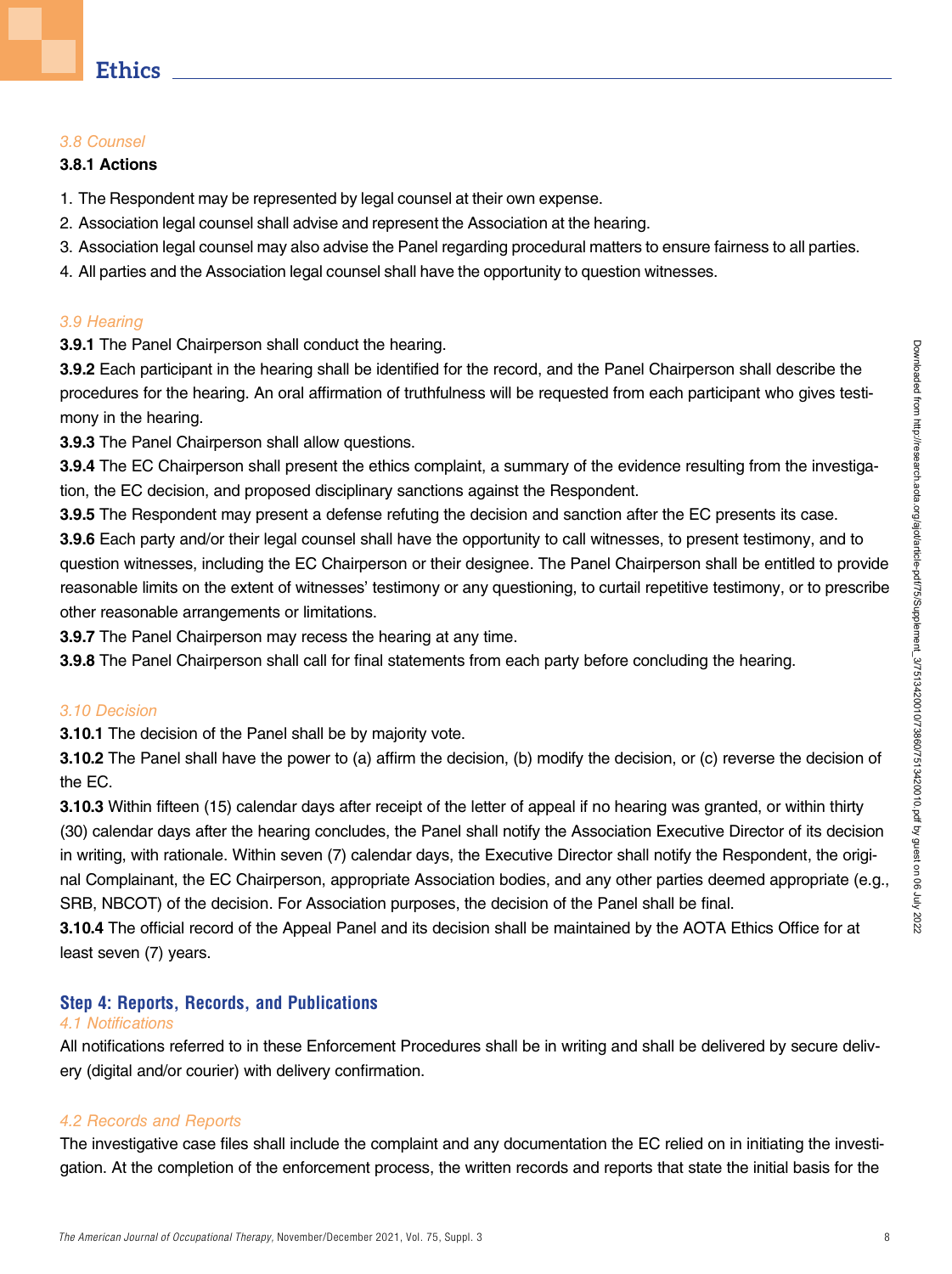complaint, material evidence, and the disposition of the complaint shall be retained by the AOTA Ethics Office for a period of at least seven (7) years.

#### 4.3 Publication

4.3.1 Final decisions will be publicized only after any appeal process has concluded. Public sanctions will be published in official publications of the Association under the following time frames:

- 1. Sanctions of Censure will remain published for three (3) years.
- 2. Sanctions of Probation and Suspension will remain published for the duration of the sanction plus three (3) years.
- 3. Sanctions of Revocation will remain published indefinitely.

#### 4.4 Modification

The Association reserves the right to (a) modify the time periods, procedures, or application of these Enforcement Procedures for good cause consistent with fundamental fairness in each case and (b) modify its Code and/or these Enforcement Procedures, with such modifications to be applied only prospectively.

## **References**

American Occupational Therapy Association. (2019). Policy A.13. Conflict of interest. In Policy manual (2019 ed.). [https://www.aota.org/-/media/Corporate/](https://www.aota.org/-/media/Corporate/Files/AboutAOTA/Governance/2019-Policy-Manual-20190812.pdf) [Files/AboutAOTA/Governance/2019-Policy-Manual-20190812.pdf](https://www.aota.org/-/media/Corporate/Files/AboutAOTA/Governance/2019-Policy-Manual-20190812.pdf)

American Occupational Therapy Association. (2020). AOTA 2020 Occupational Therapy Code of Ethics. American Journal of Occupational Therapy, 74(Suppl. 3), 7413410005. <https://doi.org/10.5014/ajot.2020.74S3006>

#### Authors

#### The Ethics Commission:

Brenda S. Howard, DHSc, OTR, Chairperson (2020–2023) Leslie E. Bennett, OTD, OTR/L, Member-at-Large (2019–2021) Brenda Kennell, MA, OTR/L, Education Representative (2018–2021) Barbra Elleman, OTD, OTR/L, C/NDT, Practice Representative (2020–2023) Marita Hensley, COTA/L, OTA Representative (2020–2023) Donna Ewy, MD, FAAFP, MTS, Public Member (2019–2022) Roger Alan Ritvo, PhD, Public Member (2018–2021) Rebecca E. Argabrite Grove, MS, OTR/L, FAOTA, AOTA Liaison

Adopted by the Representative Assembly August 2021 (RAM01-08162021)

Reviewed by BPPC 1/04, 1/05, 9/06, 1/07, 9/09, 9/11, 9/13, 9/15, 7/19

Adopted by RA 4/96, 5/04, 5/05, 11/06, 4/07, 11/09, 12/13, 11/19, 8/21

Revised by SEC 4/98, 4/00, 1/02, 1/04, 12/04, 9/06

Revised by EC 12/06, 2/07, 8/09, 9/13. 9/15, 2/19, 6/21

Note. This document replaces the 2019 document Enforcement Procedures for the AOTA Occupational Therapy Code of Ethics and Ethics Standards, previously published and copyrighted in 2019 by the American Occupational Therapy Association in the American Journal of Occupational Therapy, 73(Suppl. 2), 7312410003. <https://doi.org/10.5014/ajot.2019.73S210>

Copyright © 2021 by the American Occupational Therapy Association.

Citation. American Occupational Therapy Association. (2021). Enforcement procedures for the AOTA Occupational Therapy Code of Ethics. American Journal of Occupational Therapy, 75(Suppl. 3), 7513410040. <https://doi.org/10.5014/ajot.2021.75S3006>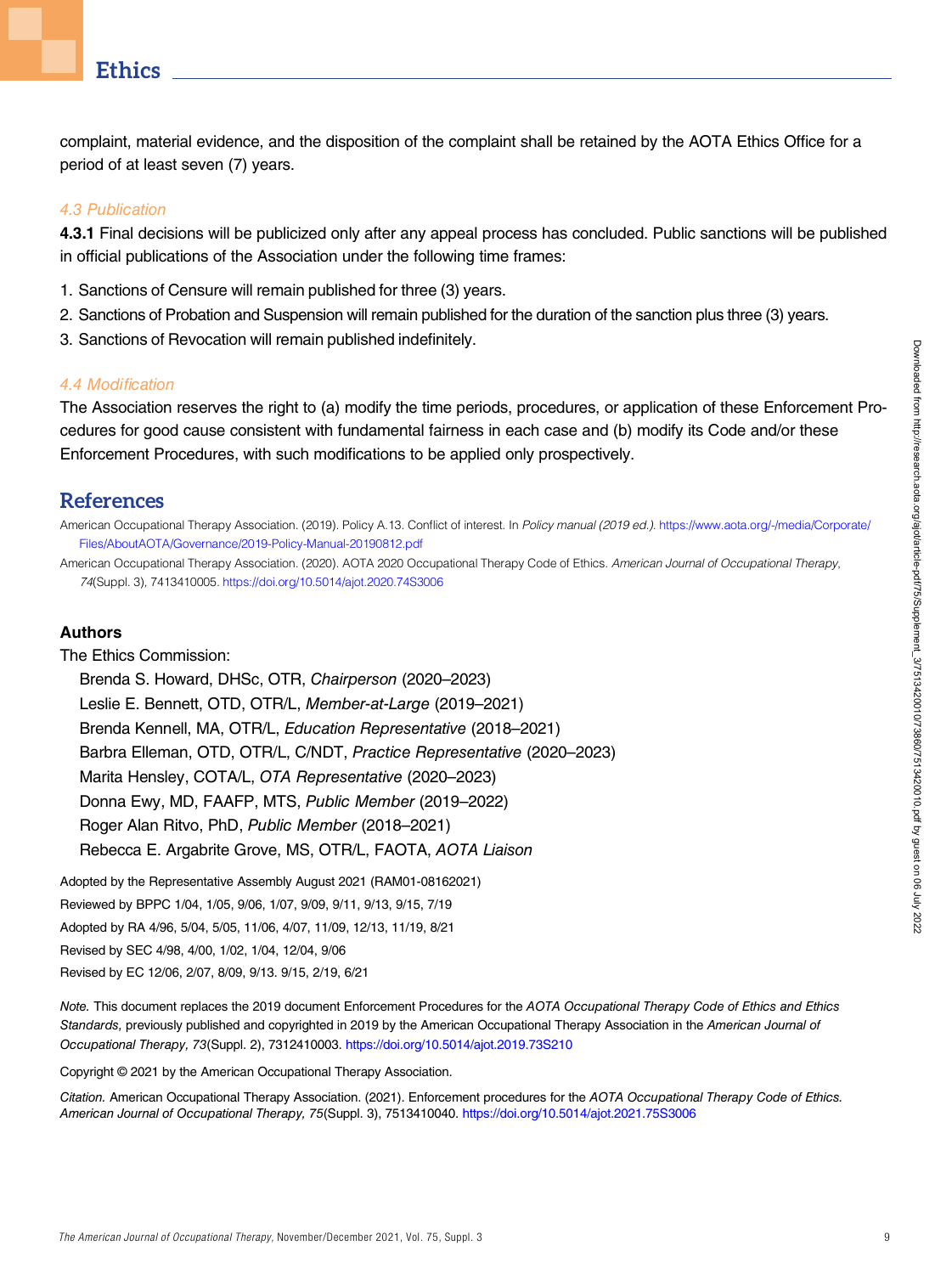# Appendix A. Association Policy A.13—Conflict of Interest

- 1. A conflict of interest exists when an individual participates in Association business while having material personal, professional, business, financial, or volunteer responsibilities that could predispose or bias that individual to a particular view or goal. This could be in the execution of duties or in participation in debate or decision making.
- 2. All persons elected or appointed to carry out the business of the Association are responsible for their duties as defined in the governance documents. At no time shall the personal, professional, business, financial, or volunteer responsibilities outside the Association take priority over the interests of the Association in the individual's execution of the duties of the position.
- 3. All persons elected or appointed to carry out the business of the Association must report a possible conflict of interest to the Association governance body of which they are a member.
- 4. If a real or perceived conflict of interest exists, the governance body of which he or she is a member will make a determination as to whether a conflict exists and what action, if any, should be taken in light of such a conflict.
- 5. If another person believes a real or perceived conflict of interest exists, he or she must request a judgment from the governance body of which he or she is a member as to whether a conflict exists.
- 6. If a conflict is determined, the following options are available:
	- a. If the conflict is substantial (accepting employment) and can reasonably be expected to be ongoing, the individual shall resign from one of the positions, or
	- b. If the conflict is related only to a particular issue under consideration, the individual shall declare that a conflict does or may exist and then recuse himself or herself from all discussion and voting on that issue, or
	- c. Such other action as is appropriate under the circumstances.
- 7. AOTA volunteer representatives shall have an ongoing duty to report promptly any potential and/or actual conflicts of interest as they arise of the body of which they are a member.
- 8. Additional guidelines related to potential conflicts of interest may be defined in the Association's Standard Operating Procedures.